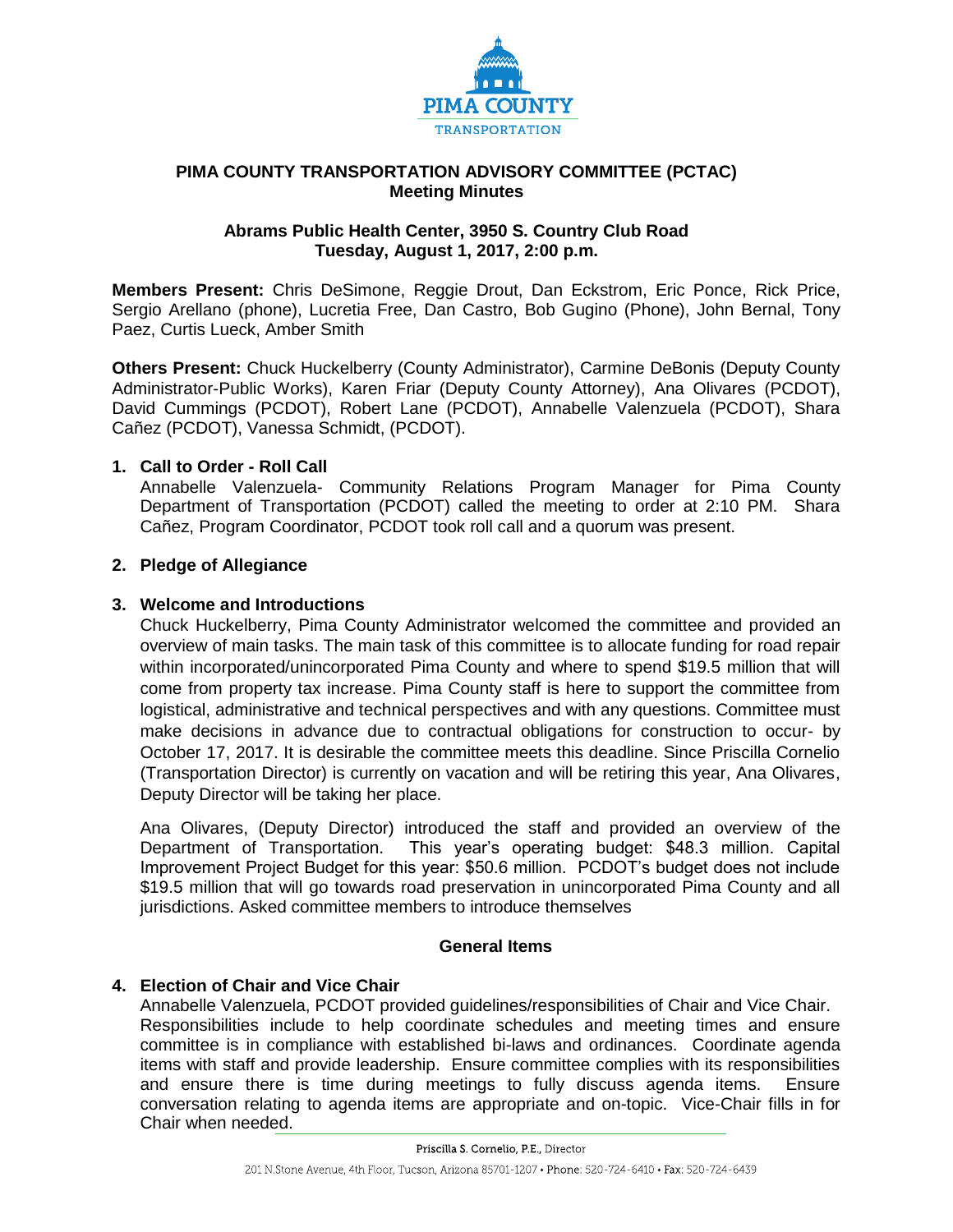

**Chair -** Dan Eckstrom nominates Curtis Lueck (declines). Curtis Lueck nominates Lucretia Free. Bob Gugino nominates John Bernal (declines). Mr. Eckstrom seconds Lucretia Free. Lucretia Free accepts the nomination of Chair.

**Vice Chair -** Rick Price nominates Bob Gugino and John Bernal seconds. Bob Gugino accepts the nomination. Chris DeSimone nominates Amber Smith. Curtis Lueck seconds the nomination. Amber Smith accepts the nomination. Lucretia Free asks the two nominees to give reason why they would like to become Vice Chair. Curtis Lueck asked about the schedule availability for the two nominees. Amber Smith has no conflicts, Bob Gugino has a more limited availability.

Dan Eckstrom moves the two vice chairs motion, Rick Price seconds. Lucretia Free calls the vote on the selection of two vice chairs. Motion carries 12 to 1. Ms. Smith will be first Vice Chair; Mr. Gugino will be second Vice Chair.

#### **5. Open Meeting Law overview**

Karen S. Friar Deputy County Attorney, discussed how the Open Meeting Law applies to this committee, the purpose of your agenda, and texting, emails and social media.

The purpose of the Open Meeting Law is to ensure public access to government process. This committee/sub-committees formed will be subject to open meeting law. Any gathering of a quorum (in person, through technology) at which the committee discusses/proposes/deliberates or takes legal action is subject to restrictions of open meeting law. Quorum is officially seven members because there are 13 total members on this committee. Any time there is at least seven members discussing, proposing, deliberating, you must do it in open session. Notice of meeting/agendas must be given at least 24 hours in advance, must be given to each member of committee as well as public.

Call to the public- the public has a right to attend and to listen, record, etc. as long as they are not disruptive. Public can deviate from agenda items but committee members cannot. Committee may restrict the amount of time that each public speaker has but cannot restrict on content or get into discussions with them. Committee members may respond to criticism, ask staff to review a specific issue. Make sure that a quorum of committee does not respond to the criticism being made.

The legal actions of this committee is that they provide recommendations to the Board of Supervisors (BOS) on the expenditure of limited resources. Those are important and must be done during open meeting. Members can attend meeting telephonically but should be used only when necessary and placed on the agenda so that the public knows. Make sure public can hear when members telephonically speak.

Minutes must be available to the public within three business days of the conclusion of the meeting. "Meetings" are any interaction within a quorum in person or through technology. However, you do not all have to be in the same room at the same time to be in violation of the open meeting law. This can happen during a social gathering or when a quorum is splintered/daisy-chained. This can happen when you press "reply all" on an email. Must be careful on how you communicate with staff. You can ask staff for information and they may provide it, however, there is a problem when the public does not know about it. Just sharing facts can be considered a "deliberation."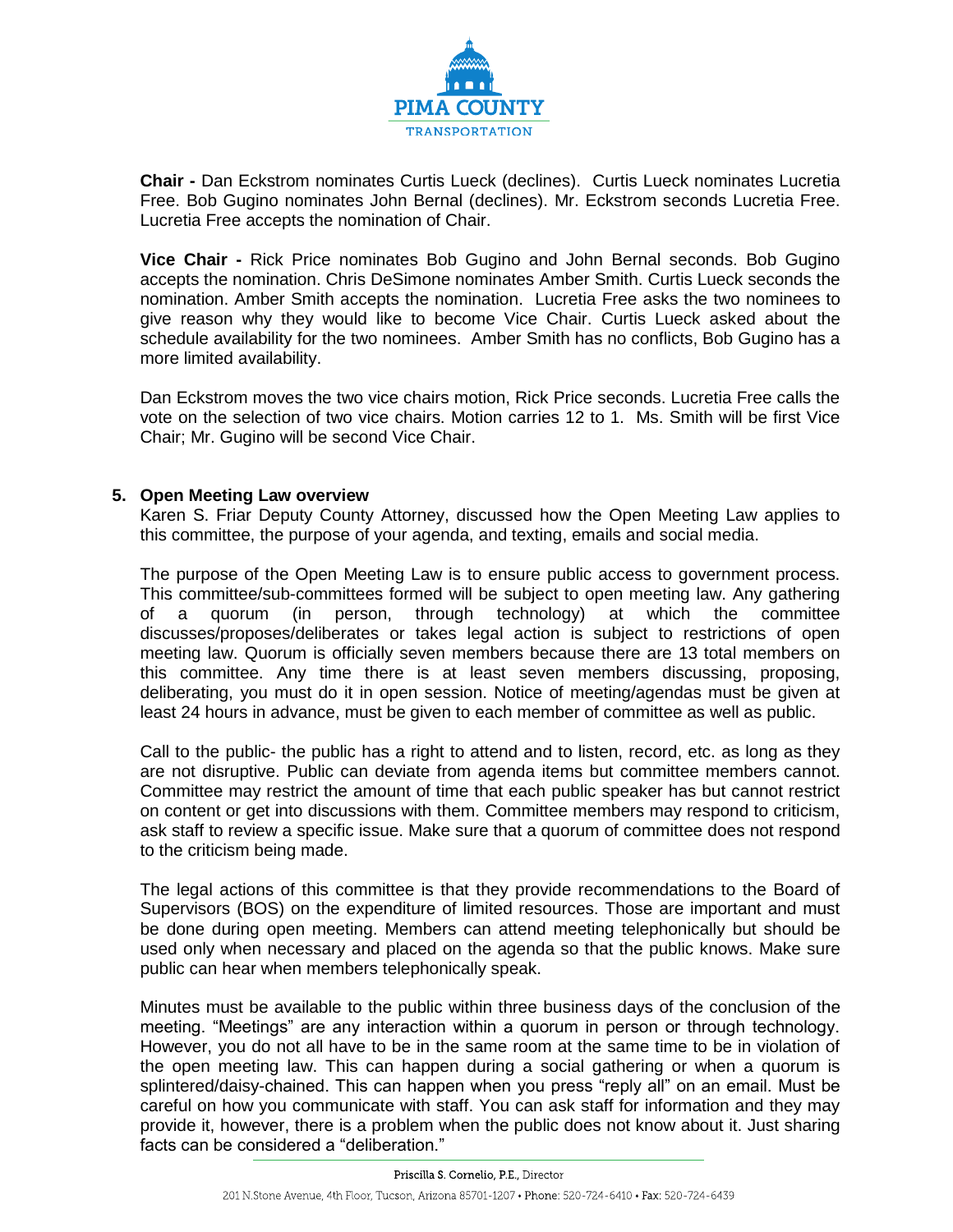

Best course of action: if you are going to communicate with the quorum, do it during an open session. Do not use staff to circumvent open meeting law because you and staff can be subject to open meeting law violations.

Social media: it is best not to become "friends" with the quorum.

"Email Communications and the Open Meeting Law" was provided to the committee. *On the PCTAC section of the PCDOT website, click on "Documents" and it is titled "2014 Open Meeting Law Training Manual for Boards, and Commission (00094148-2xCDD05)."*

## **6. Responsibilities of the Committee**

- Make recommendations specifically related to transportation improvements, operation and maintenance in the unincorporated area of Pima County, as well as for transportation improvements, operation and maintenance within incorporated cities and towns where County funds are being spent for these purposes.
- Make specific recommendations for streets and highways where County funds are spent for street/highway repair or pavement preservation within cities and towns. Such recommendations will be joint recommendations with any city or town transportation advisory committee. If the city or town does not have such a committee, the recommendation will be made by the mayor or council of that city or town.
- Make recommendations on any roadway or highway capacity improvements that utilize any of the following funding sources:
	- a. Regional Transportation Authority
	- b. Pima Association of Governments
	- c. Federal government
	- d. Highway User Revenue Funds (HURF)
	- e. Pay-as-you-go County HURF
- Make recommendations regarding the PCDOT's annual budget. After working on property tax funding for local roadways, it will be time to start working on the Fiscal Year 2019 annual budget in November/December.
- Make recommendations regarding transportation policy and funding, including factual analysis of funding operation and maintenance claims or activities.
- Make recommendations regarding other transportation matters as requested by the Board of Supervisors at a public hearing.

## **7. Communication and Outreach**

PCTAC agendas, meeting notices, meeting minutes, presentations will all be available online. The public has the option to fill out and send a feedback form. Staff will compile these forms for committee members.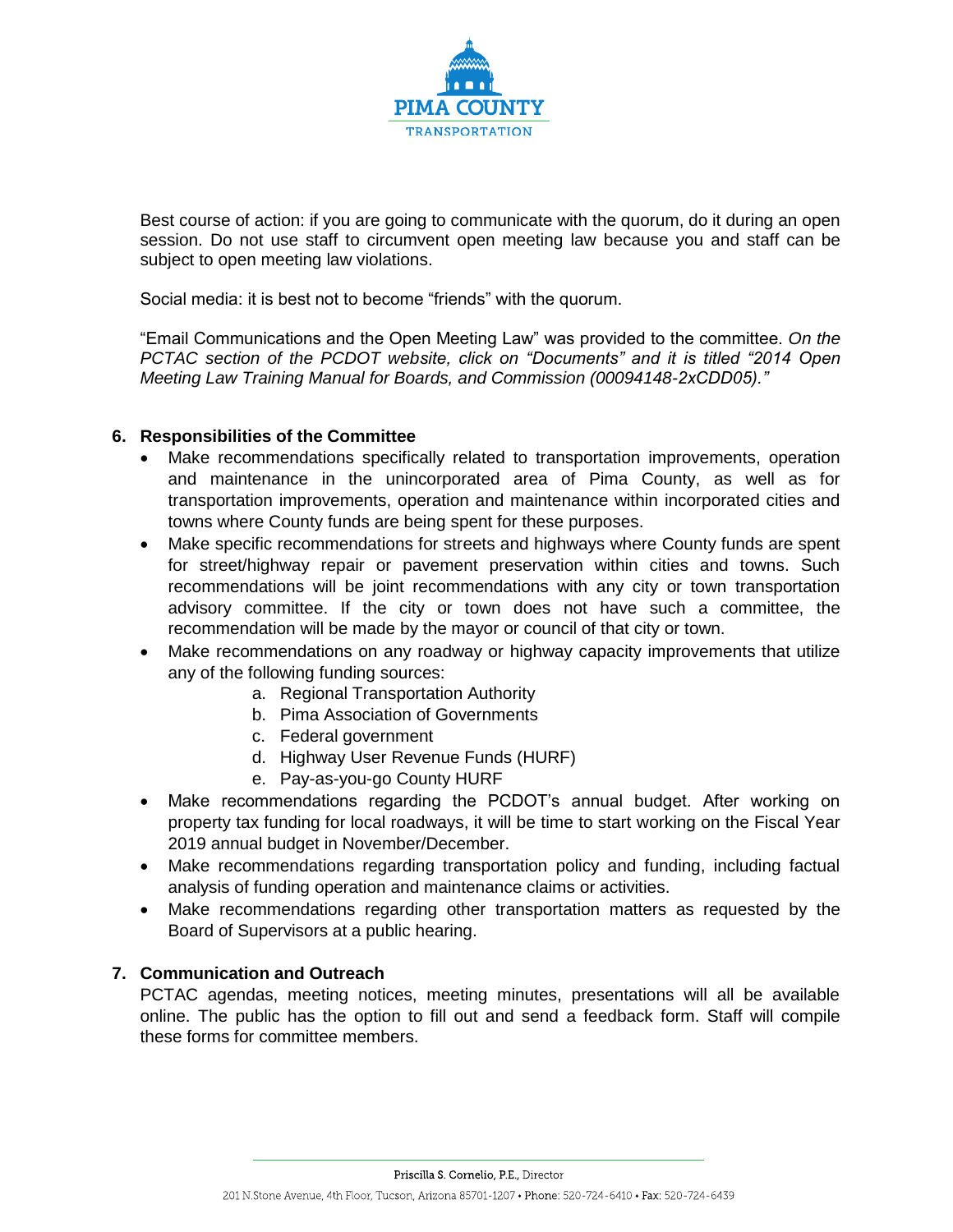

Committee discussion on how committee members think they should proceed with method of communications with constituents. Chair Free asks members if they could share ideas now or wait until a future meeting. Topic will be discussed at a future time. Perhaps they can also get feedback from people during the "Call to the Public."

# **Road Repair and Preservation**

- **8. Description of the road repair and preservation problem** Items 8 and 9 combined as one presentation.
- **9. Description of the road repair and preservation programs**
	- **a. Funding**
	- **b. Road Rating and Treatment Types**
	- **c. Other Jurisdictions and their Programs**
	- **d. Performing Work**

Rob Lane and David Cummings presented a PowerPoint on road repair and pavement preservation.

*\*See the "Pima County Transportation Advisory Committee" PowerPoint Presentation\* Go to the PCTAC section of the PCDOT website and click on "Documents." The PowerPoint Presentation is titled: TAC Presentation 1 updated 8/2/2017*

Committee members will be making recommendations on which streets will need repave; staff will decide the kind of treatment these streets will need. Other jurisdictions will make recommendations for what kind of treatments as well.

#### **10. Future meetings**

Discussion was held on the frequency of meetings to meet the October 17, 2017 deadline to have a recommendation to the Board of Supervisors. Chris DeSimone made a motion to meet every other week, and move the unincorporated Pima County later in the schedule to get input from people in respective districts. Rick Price seconds the motion. Motion passes unanimously.

Meeting schedules: Monday, August 14, 2017, Abrams Building, 12:00 p.m. to 4:00 p.m. Tuesday, August 29, 2017 Tuesday, September 12, 2017 Tuesday, September 26, 2017 Tuesday, October 10, 2017

#### **11. Next meeting agenda**

Chair Free will work with PCDOT staff to coordinate agenda.